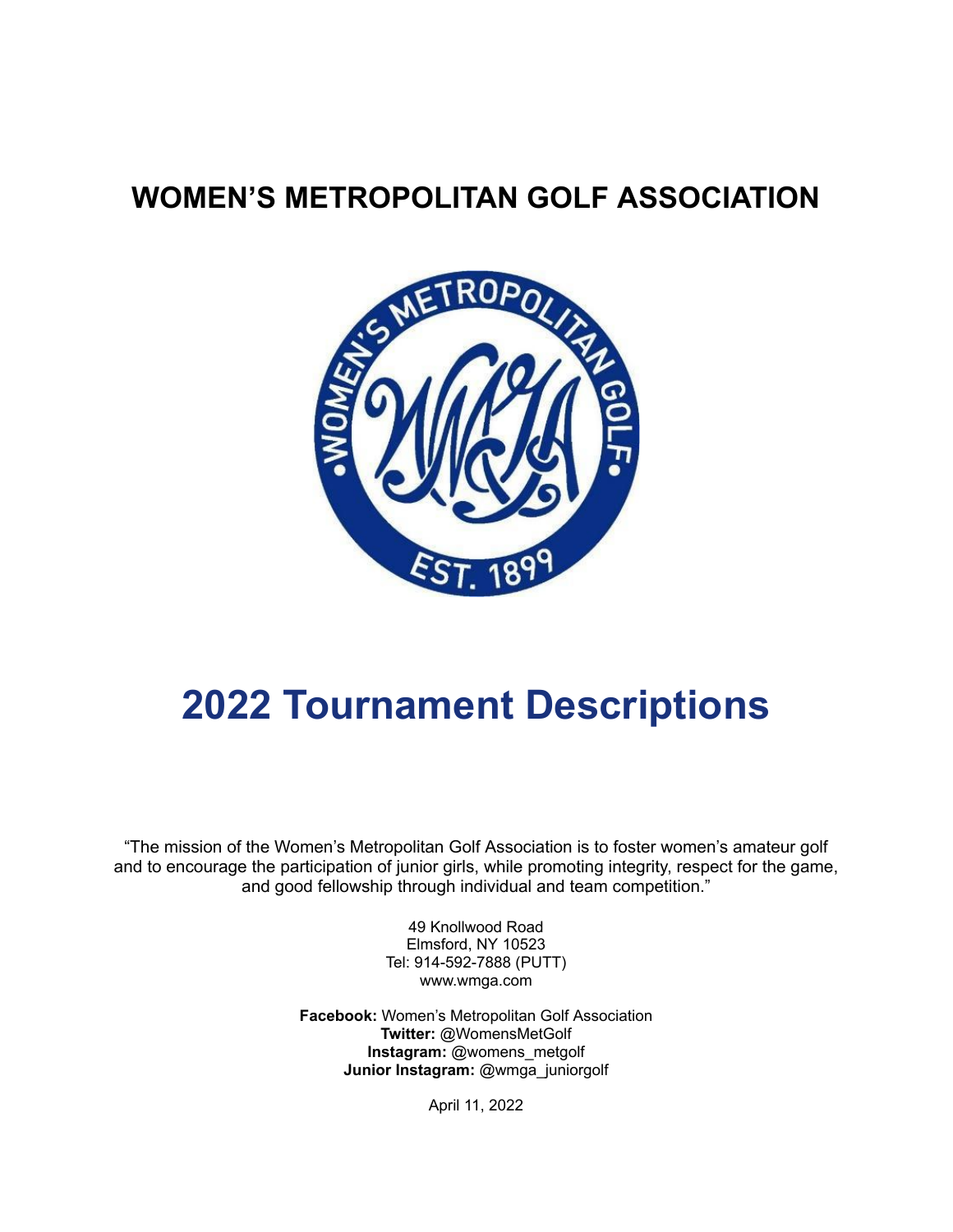## **Table of Contents**

| <b>MATCH PLAY "A" CHAMPIONSHIP (POY Points Awarded)</b>        | $\mathbf{2}$            |
|----------------------------------------------------------------|-------------------------|
| <b>MATCH PLAY "B" CHAMPIONSHIP (B POY Points Awarded)</b>      | 3                       |
| <b>STROKE PLAY "A" CHAMPIONSHIP (POY Points Awarded)</b>       | $\boldsymbol{4}$        |
| <b>STROKE PLAY "B" CHAMPIONSHIP (B POY Points Awarded)</b>     | $\overline{\mathbf{4}}$ |
| WMGA/MGA WOMEN'S MET AMATEUR CHAMPIONSHIP (POY Points Awarded) | 5                       |
| <b>ONE-DAY STROKE PLAY "A" and "B" (POY Points Awarded)</b>    | 5                       |
| <b>SENIORS "A" CHAMPIONSHIP (POY Points Awarded)</b>           | 6                       |
| <b>SENIORS "B" CHAMPIONSHIP (B POY Points Awarded)</b>         | 6                       |
| <b>HUSBAND-WIFE "A" and "B" CHAMPIONSHIPS</b>                  | $\overline{7}$          |
| MOTHER-SON MOTHER-DAUGHTER FATHER-DAUGHTER CHAMPIONSHIPS       | 8                       |
| SISTER-BROTHER SISTER-SISTER CHAMPIONSHIPS                     | 8                       |
| <b>GRANDPARENT-GRANDCHILD TOURNAMENT</b>                       | 8                       |
| <b>BETTER BALL "A" CHAMPIONSHIP</b>                            | 9                       |
| <b>BETTER BALL "B" CHAMPIONSHIP</b>                            | 9                       |
| <b>JOHN B. MACKIE MEMORIAL - FOURSOME</b>                      | 10                      |
| SIS CHOATE PINEHURST TOURNAMENT                                | 10                      |
| <b>BLUE AND WHITE CUP</b>                                      | 11                      |
| <b>MAUREEN ORCUTT TROPHY TOURNAMENT</b>                        | 11                      |
| <b>JUNIOR GIRLS' OPEN CHAMPIONSHIP</b>                         | 12                      |
| <b>BETTER BALL A/B TOURNAMENT</b>                              | 13                      |
| <b>BEST BALL OF FOUR - CLUB TOURNAMENT</b>                     | 13                      |
| <b>BEST BALL OF FOUR - DREAM TEAM TOURNAMENT</b>               | 14                      |
| <b>INTERDISTRICT TEAM MATCH PLAYOFF</b>                        | 15                      |
| <b>GOLF ILLUSTRATED</b>                                        | 15                      |
| <b>MYRA D. PATERSON</b>                                        | 15                      |
| <b>GRISCOM CUP</b>                                             | 16                      |
| <b>ENOS CUP</b>                                                | 16                      |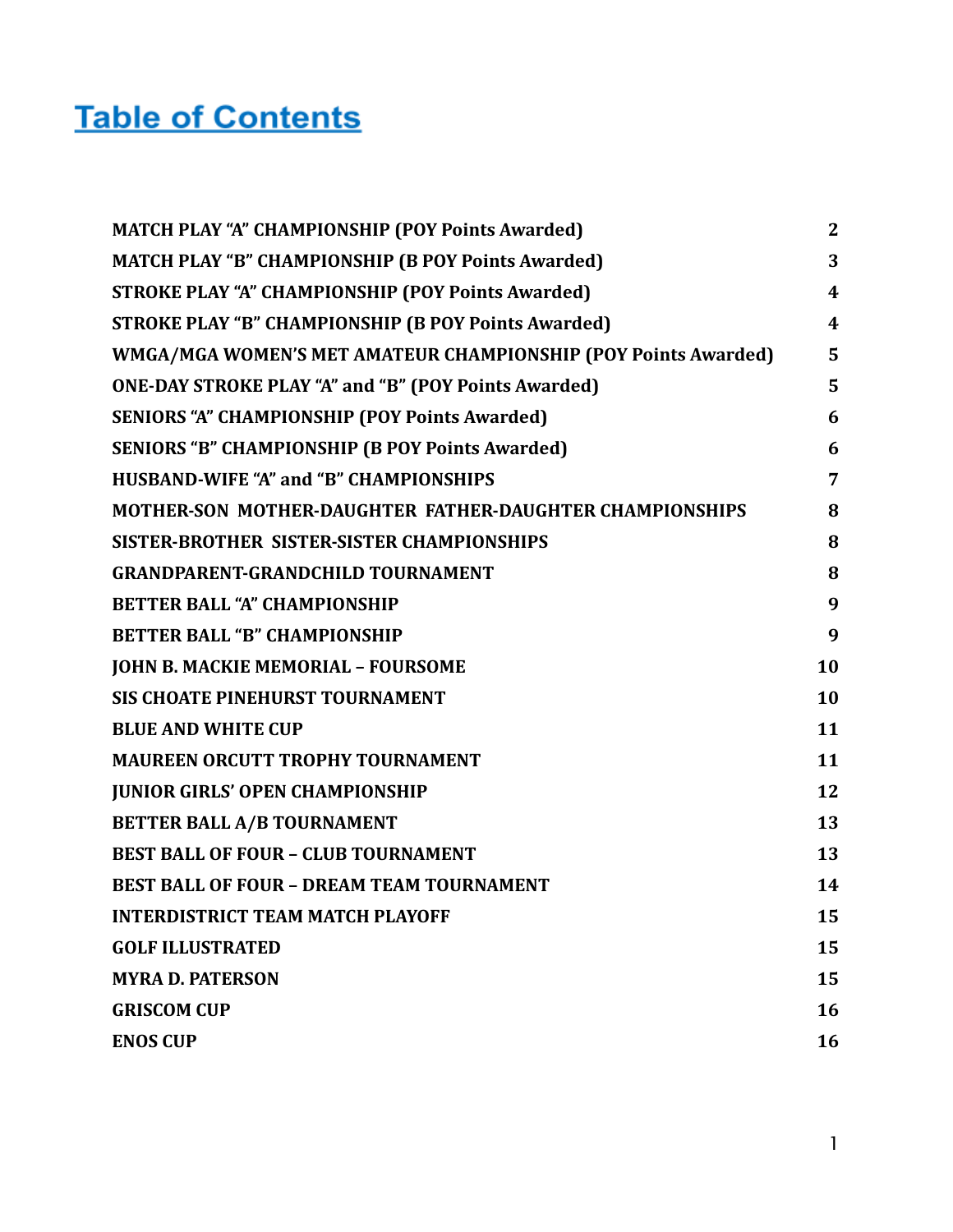### <span id="page-2-0"></span>**MATCH PLAY "A" CHAMPIONSHIP (POY Points Awarded)**

Entry Fee: \$90 per player (additional charges for lunches will be incurred as players advance) Days: 4

Eligibility: Handicap Index maximum of 14.0 on the day of entry. If a subsequent handicap revision makes the player ineligible for the event one week prior to the Match Play Championship, she must withdraw and will be invited to compete in the Class B field. Qualifying field limited to 40 players. Exceptions will be determined by the Competitions Committee. Motorized transportation is prohibited unless otherwise stated by the host club.

Qualifying: Day One: 18-hole stroke play qualifier. Pairings made by the Committee. There is only one Championship Flight: low 16 qualifiers or defending champion plus 15 low qualifiers. Prizes awarded for Medalist. In the event of a tie for Medalist, duplicate prizes will be awarded. The defending champion is exempt from qualifying but will receive no POY points for qualifying. If she elects to exercise this exemption and so notifies the WMGA office, she will receive the No. 1 position in the Championship Flight draw. She is entitled to play a practice round on the course during the qualifying round. If she competes for the Medalist prize, she forfeits her automatic qualification and must qualify on the same basis as all other players. Tee times for the qualifying round will be determined by handicap – high to low. For the purpose of determining places in the draw, ties in the qualifying round, other than those for the last qualifying place, will be decided by a blind draw. A tie for last place will be decided by an immediate hole-by-hole play-off. A player not present for the playoff forfeits the playoff and doesn't get into match play. In the event that 3 (or more) players are tied for the last spot(s), those present will play off. If 2 or more are not present and there is a spot available, that spot will be based on back nine score. Example: 4 players are tied for positions 14, 15, and 16. If only 2 players are present for the playoff, they get positions #14 and #15 based on a blind draw. One of the two absent players gets position #16 based on score for the last nine holes. If still tied, the winner will be determined on the basis of the best net score for the last six holes, the last three holes and finally the  $18<sup>th</sup>$  hole.

Matches: Days Two-Four: Each match will be 18 holes, except the final match of the Championship, which will be 36 holes. The first and second round matches of the Championship will be played on the first day of match play (Day Two). The Committee will, for the purpose of settling a tie, extend the round to as many holes as are required for a match to be won. Trophy awarded to the Champion.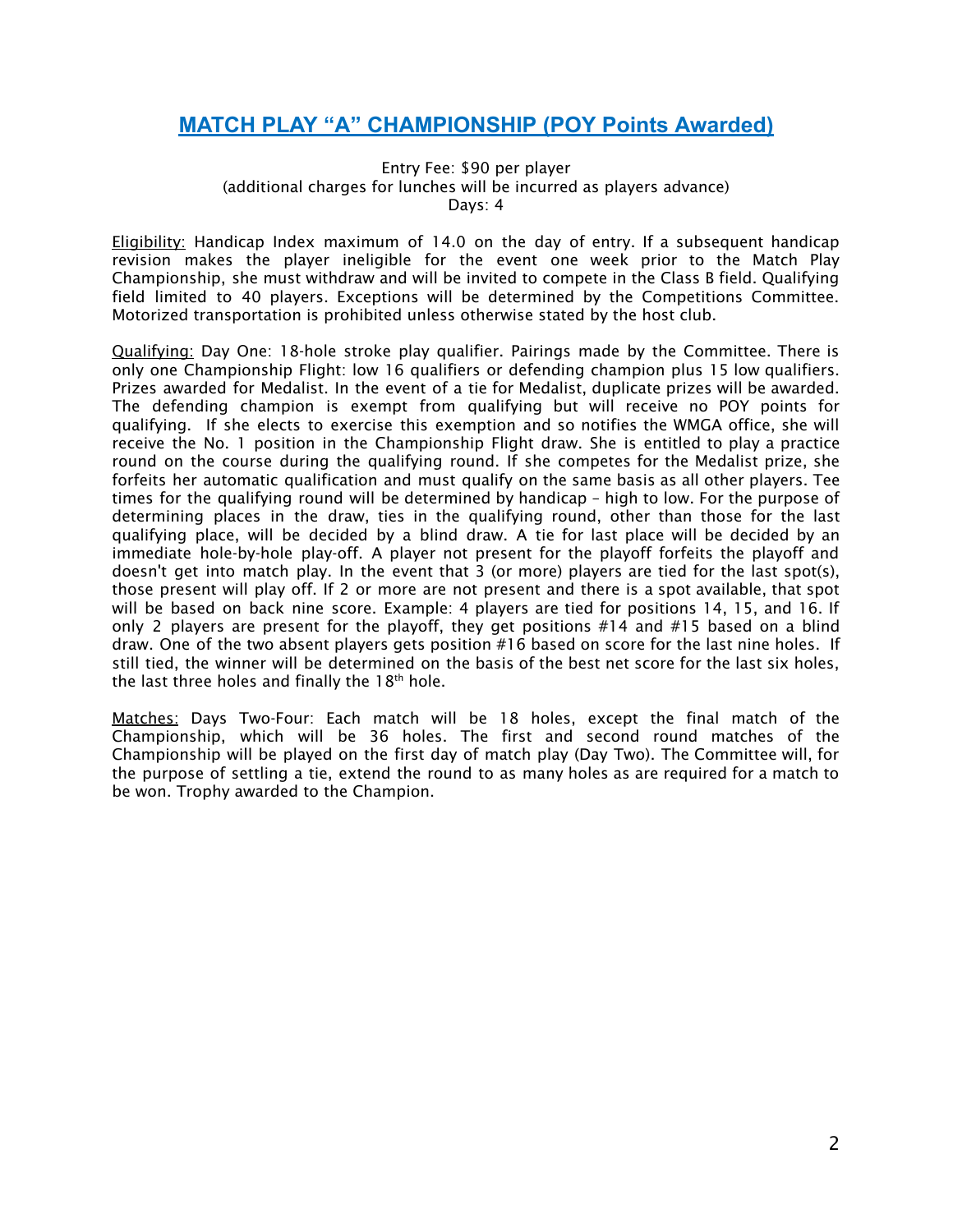### <span id="page-3-0"></span>**MATCH PLAY "B" CHAMPIONSHIP (B POY Points Awarded)**

#### Entry Fee: \$90 per player (additional charges for lunches and carts will be incurred as players advance) Days: 4

Eligibility: Handicap Index of 14.1 or above on the day of entry. If a subsequent handicap revision makes the player ineligible for the event one week prior to the Match Play Championship, she must withdraw and will be invited to compete in the Class A field. Qualifying field limited to 40 players. Exceptions will be determined by the Competitions Committee. Motorized transportation may be used in the Championship.

Qualifying: Day One: 18-hole stroke play qualifier. Pairings made by the Committee. There is only one Championship Flight: low 16 qualifiers or defending champion plus 15 low qualifiers. The defending champion in the "B" Match Play is exempt from qualifying but will receive no POY points for qualifying. If she elects to exercise this exemption and so notifies the WMGA office, she will receive the No. 1 position in the draw. She is entitled to play a practice round on the course during the qualifying round. If she competes for the Medalist prize, she forfeits her automatic qualification and must qualify on the same basis as all other players. Tee times for the qualifying round will be determined by handicap – high to low. For the purpose of determining places in the draw, ties in the qualifying round, other than those for the last qualifying place, will be decided by a blind draw. A tie for last place will be decided by an immediate hole-by-hole play-off. A player not present for the playoff forfeits the playoff and doesn't get into match play. In the event that 3 (or more) players are tied for the last spot(s), those present will play off. If 2 or more are not present and there is a spot available, that spot will be based on back nine score. Example: 4 players are tied for positions 14, 15, and 16. If only 2 players are present for the playoff, they get positions #14 and #15 based on a blind draw. One of the two absent players gets position #16 based on score for the last nine holes. If still tied, the winner will be determined on the basis of the best net score for the last six holes, the last three holes and finally the  $18<sup>th</sup>$  hole.

Matches: Days Two-Four: Each match will be 18 holes. The first and second round matches of the Championship will be played on the first day of match play. The Committee will, for the purpose of settling a tie in either flight, extend the round to as many holes as are required for a match to be won. Trophy awarded to the winner of the "B" Match Play.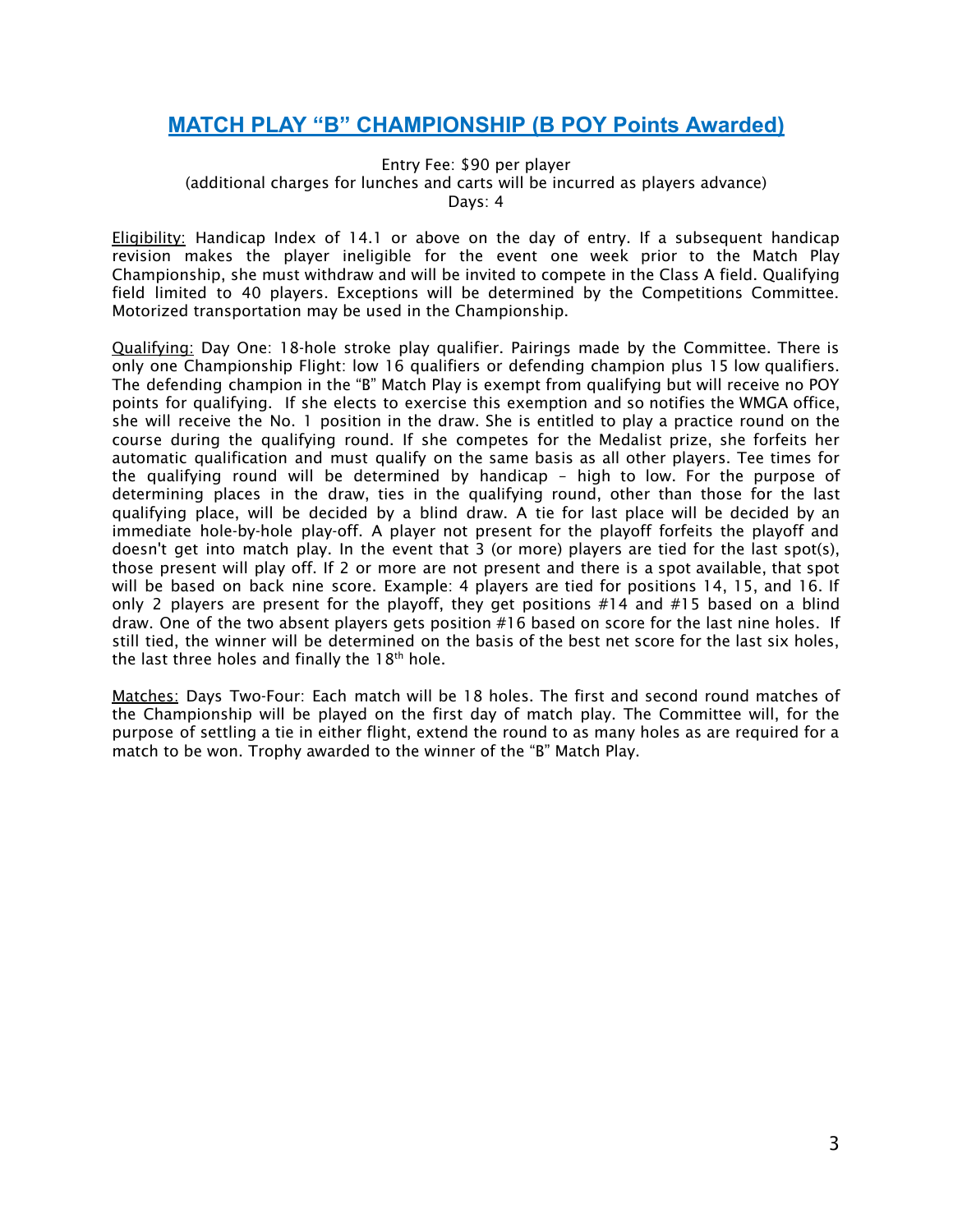## <span id="page-4-0"></span>**STROKE PLAY "A" CHAMPIONSHIP (POY Points Awarded)**

Entry Fee: \$180 per player Days: 2

**Eligibility:** Handicap Index maximum of 14.0 on the day of entry. If a subsequent handicap revision makes the player ineligible for the event one week prior to the Stroke Play Championship, she will be moved to the Class B event. Field is limited to 40 players. Exceptions will be determined by the WMGA Competitions Committee. Motorized transportation is prohibited unless otherwise stated by the host club.

Format: 18 holes of stroke play each day. Use 95% of the player's Course Handicap. Pairings made by the Committee. Trophies awarded to the low gross winner and the low net winner. Ties for the gross trophy will be decided by an immediate hole-by-hole playoff beginning on a hole decided by the committee. Any player not present for the playoff must forfeit the playoff. Ties for the net trophy will be decided by a match of cards. The winner will be determined on the basis of the best net score for the last nine holes. If still tied, the winner will be determined on the basis of the best net score for the last six holes, the last three holes and finally the 18<sup>th</sup> hole. One-half, one-third, one-sixth and one-eighteenth of each player's Course Handicap will be deducted to determine the best net score. If a tie is not broken by this procedure, a winner will be determined by blind draw.

## <span id="page-4-1"></span>**STROKE PLAY "B" CHAMPIONSHIP (B POY Points Awarded)**

Entry Fee: \$180 per player Days: 2

Eligibility: Handicap Index a minimum of 14.1 on the day of entry. If a subsequent handicap revision makes the player ineligible for the event one week prior to the Championship, she will be moved to the Class A event. Field is limited to 40 players. Exceptions will be determined by the WMGA Competitions Committee.

Format: 18 holes of stroke play each day. Use 95% of the player's Course Handicap. Pairings made by the Committee. Trophy awarded to the low gross winner and the low net winner. Ties for the gross trophy will be decided by an immediate hole-by-hole playoff beginning on a hole decided by the committee. Any player not present for the playoff must forfeit the playoff. Ties for the net trophy will be decided by a match of cards. The winner will be determined on the basis of the best net score for the last nine holes. If still tied, the winner will be determined on the basis of the best net score for the last six holes, the last three holes and finally the  $18<sup>th</sup>$ hole. One-half, one-third, one-sixth and one-eighteenth of each player's Course Handicap will be deducted to determine the best net score. If a tie is not broken by this procedure, a winner will be determined by blind draw.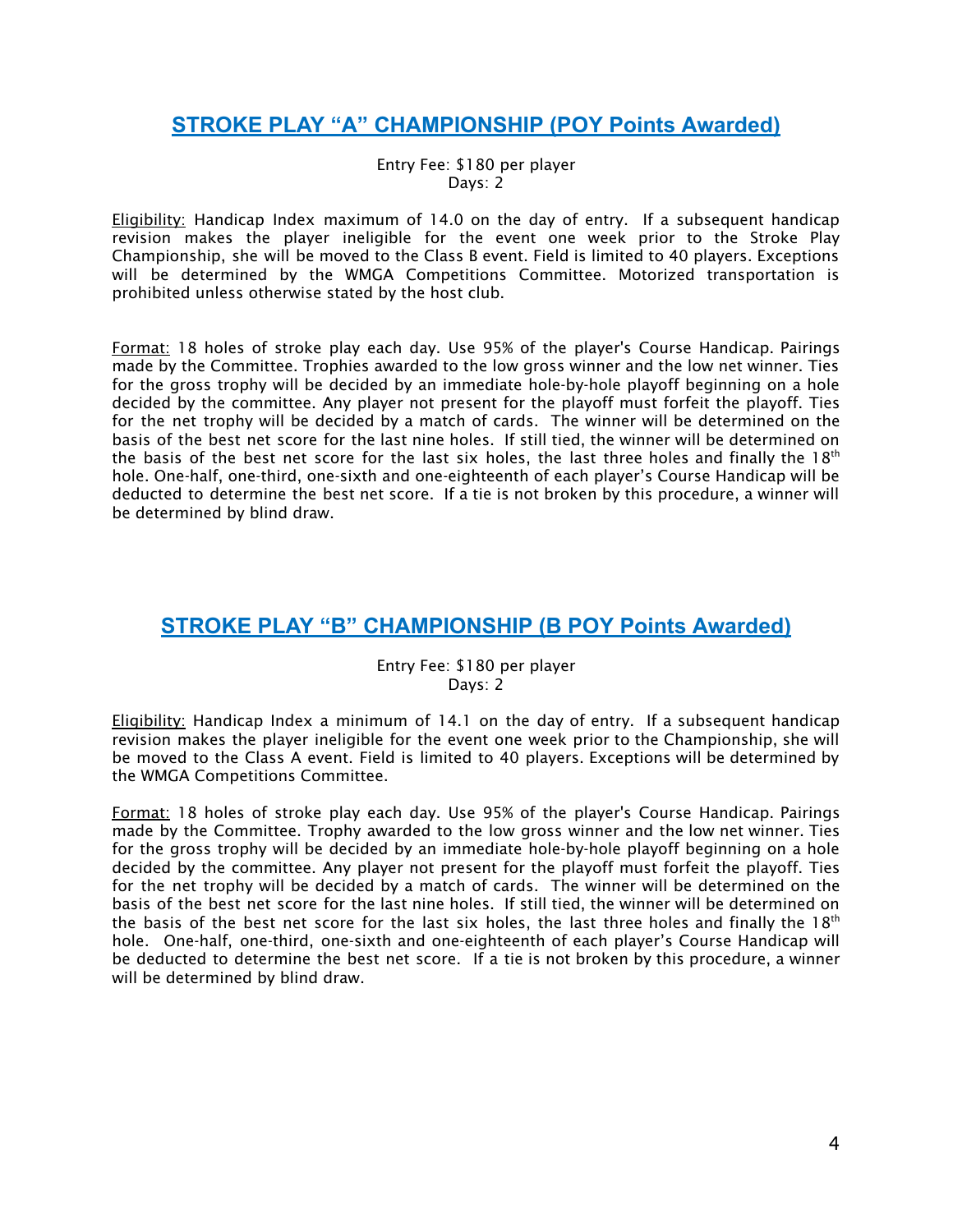#### <span id="page-5-0"></span>**WMGA/MGA WOMEN'S MET AMATEUR CHAMPIONSHIP (POY Points Awarded)**

#### Entry Fee: \$90 per player Days: 1

Eligibility: Handicap Index of 12.0 or less on the day of entry; open to WMGA members and non-members who are residents of the New York metropolitan area (60 miles of NYC limits or within MGA Territory). If a subsequent handicap revision makes the player ineligible for the event one week prior to the Championship, she will not be required to withdraw; however, she will be required to use the maximum allowable Index of 12.0. Field is limited to 80 players. Exceptions will be determined by the Competitions Committee.

Format: 18 holes of stroke play. Use 95% of the player's Course Handicap. Pairings made by the Committee. Trophy awarded to the low gross winner. Ties for the gross trophy will be decided by an immediate hole-by-hole playoff beginning on a hole decided by the committee. A player not present for the playoff must forfeit the playoff. Ties for the net prize will be decided by a match of cards. The winner will be determined on the basis of the best net score for the last nine holes. If still tied, the winner will be determined on the basis of the best net score for the last six holes, the last three holes and finally the 18<sup>th</sup> hole. For net prizes, one-half, one-third, one-sixth and one-eighteenth of each player's Course Handicap will be deducted to determine the best net score. If a tie is not broken by this procedure, a winner will be determined by blind draw.

### <span id="page-5-1"></span>**ONE-DAY STROKE PLAY "A" and "B" (POY Points Awarded)**

#### Entry Fee: \$90 per player Days: 1

Eligibility: An entry is submitted by a single "A" player with a Handicap Index maximum of 14.0 (Class A) or a single "B" player with a Handicap Index minimum of 14.1 (Class B) on the day of entry. Players may earn points toward "A" and "B" Player of the Year. If a subsequent player's handicap index makes her ineligible for one of the tournaments one week prior to the tournament, she will be moved to the other class.

Format: 18 holes for each Class. Use 95% of the player's Course Handicap. Pairings made by the Committee. Certificates are awarded to the low gross and low net winners in each Class. In case of ties, duplicate points will be awarded for Player of the Year. Ties for certificates will be broken by a match of cards.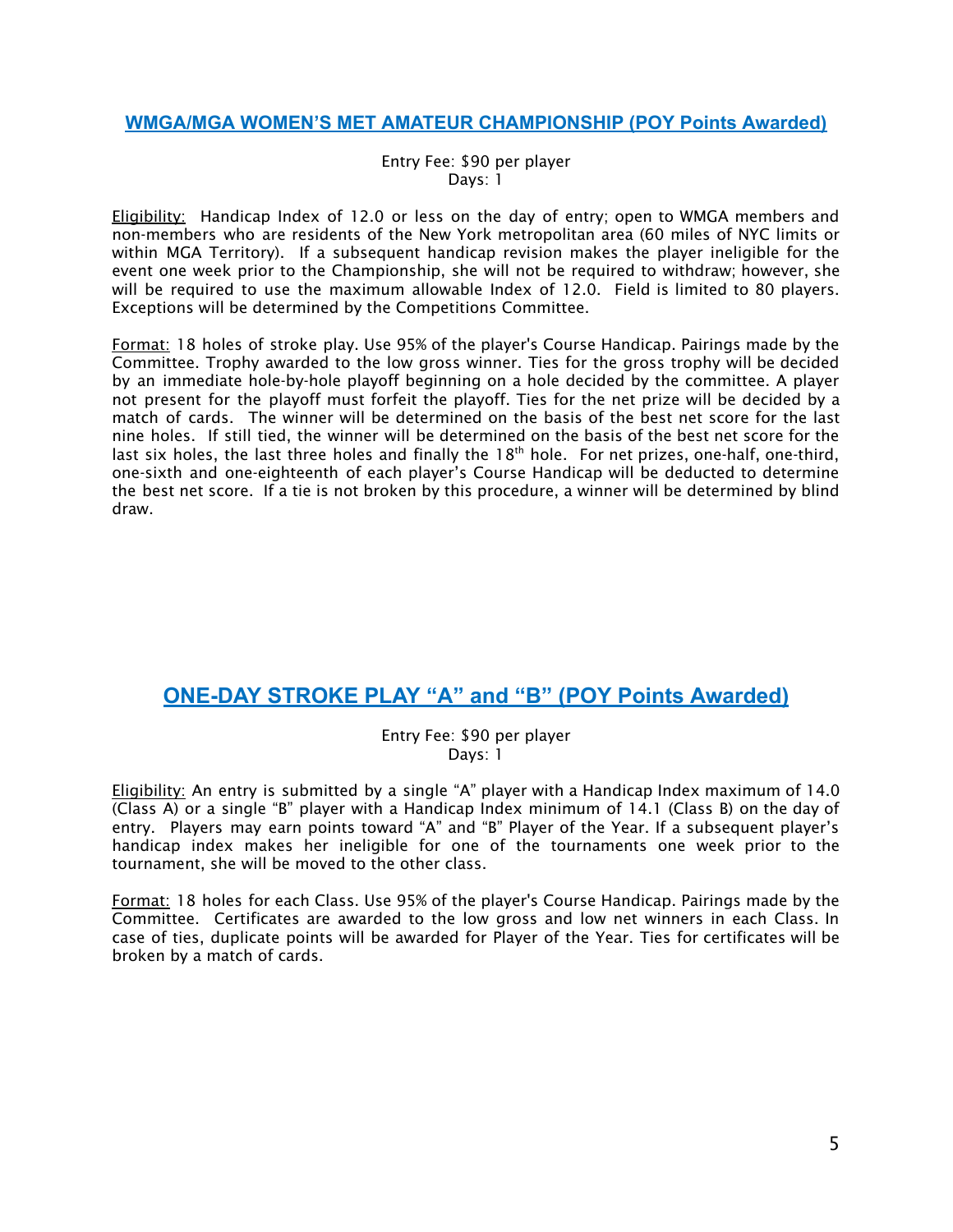## <span id="page-6-0"></span>**SENIORS "A" CHAMPIONSHIP (POY Points Awarded)**

Entry Fee: \$180 per player Days: 2

**Eligibility:** Open to members who are 50 or over on the first day of the competition. Handicap Index maximum of 14.0 on the day of entry. If a subsequent handicap revision makes the player ineligible for the event, she will not be required to withdraw; however, she will be required to compete in the Class B championship. Exceptions will be determined by the Competitions Committee.

Format: Aggregate of two rounds of 18 holes of stroke play. Use 95% of the player's Course Handicap. Pairings made by the Committee. Second day starting times will be determined by first day results. A player, who withdraws from the second day of play, risks the penalty of disqualification for the rest of the season, except under extenuating circumstances at the discretion of the Competitions Committee. Trophy awarded to the low gross winner and the low net winner. Ties for the gross trophy will be decided by an immediate hole-by-hole playoff beginning on a hole determined by the committee. A player not present for a playoff must forfeit the playoff. Ties for the net trophy will be decided by a match of cards. The winner will be determined on the basis of the best net score for the last nine holes on the second day. If still tied, the winner will be determined on the basis of the best net score for the last six holes, the last three holes and finally the 18<sup>th</sup> hole. One-half, one-third, one-sixth and one-eighteenth of each player's Course Handicap will be deducted to determine the best net score. If a tie is not broken by this procedure, a winner will be determined by blind draw.

### <span id="page-6-1"></span>**SENIORS "B" CHAMPIONSHIP (B POY Points Awarded)**

#### Entry Fee \$90 per player Days: 1

Eligibility: Open to members who are 50 or over on the day of the competition. Handicap Index minimum of 14.1 on the day of entry. If a subsequent handicap revision makes the player ineligible for the event, she will be required to play in the Class A field for two days, may choose to withdraw and be refunded for the competition, or participate in the "B" field and only be eligible for the Net tournament. Exceptions will be determined by the Competitions Committee.

Format: 18 holes of stroke play. Use 95% of the player's Course Handicap. Pairings made by the Committee. Trophy awarded to the low gross winner. Ties for the gross trophy will be decided by an immediate hole-by-hole playoff beginning on a hole determined by the committee. A player not present for a playoff must forfeit the playoff. Ties for the net trophy will be decided by a match of cards. The winner will be determined on the basis of the best net score for the last nine holes on the second day. If still tied, the winner will be determined on the basis of the best net score for the last six holes, the last three holes and finally the  $18<sup>th</sup>$  hole. One-half, one-third, one-sixth and one-eighteenth of each player's Course Handicap will be deducted to determine the best net score. If a tie is not broken by this procedure, a winner will be determined by blind draw.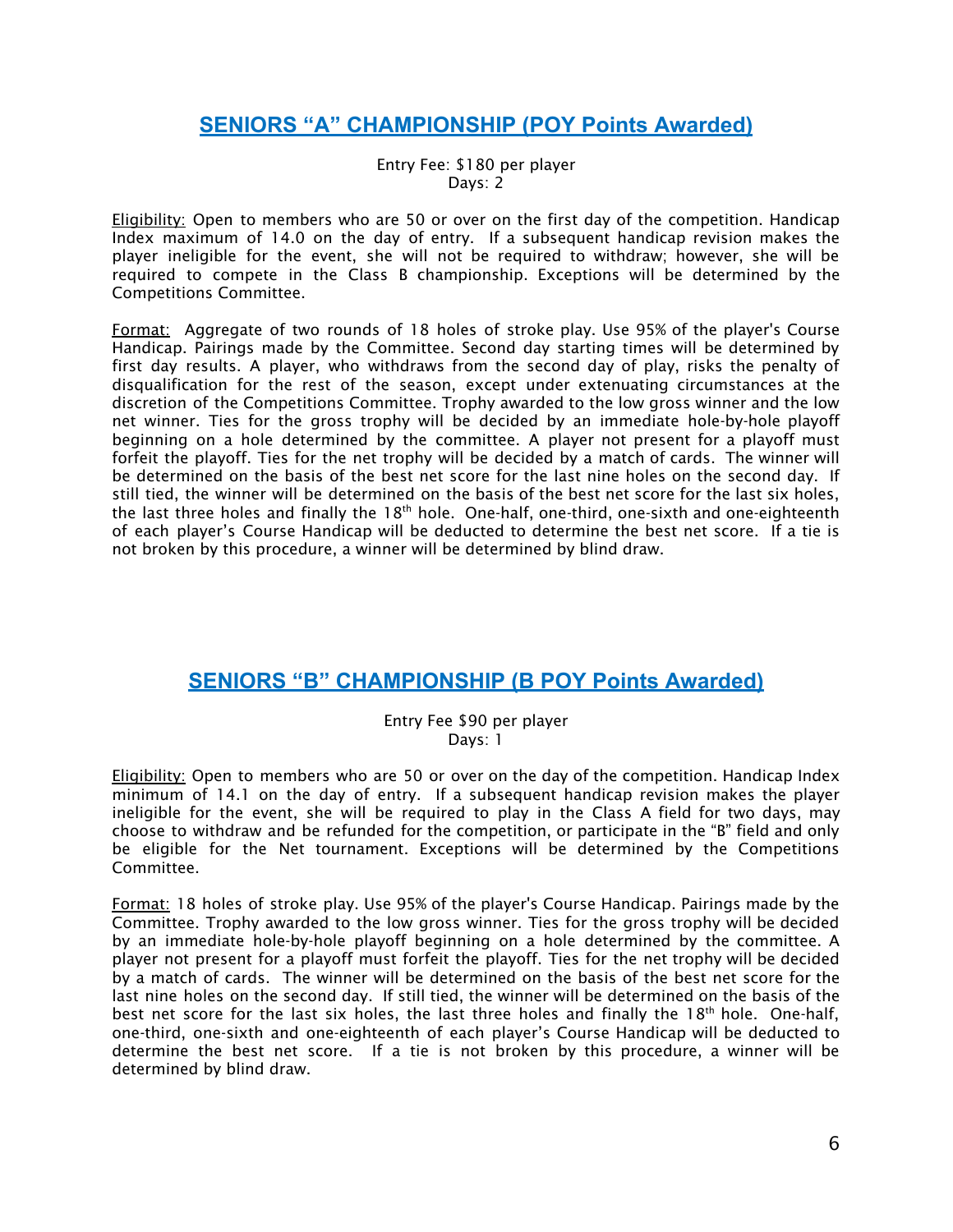## **HUSBAND-WIFE "A" and "B" CHAMPIONSHIPS**

Entry Fee: \$180 per team (2 players) Days: 1

<span id="page-7-0"></span>Eligibility: Wife must be a WMGA member with Handicap Index maximum of 14.0 (Class A), or Handicap Index minimum of 14.1 (Class B) on the day of entry; husband must provide a GHIN number or play from scratch. If a subsequent handicap revision would make the wife ineligible for the event, the team will not be required to withdraw; however, she will be moved to the other class and will not be eligible for the championship that day.

Format: 18 holes of Pinehurst stroke play. Pairings made by the Committee. In Pinehurst format both partners drive; each plays a second stroke with the other's ball; they then select the ball with which they will play alternate strokes thereafter. The player with the lower Course Handicap receives 60% of his/her Course Handicap. The player with the higher Course Handicap receives 40% of his/her Course Handicap. Add the percentage allowances together then round off. The total with .5 or higher is rounded upward. This becomes the team's Course Handicap. Trophy awarded to the low gross team in the championship event. Prizes may be awarded to the low gross or low net teams in the non-championship categories. Please check the Tournament Schedule Book (TSB) to see what district is holding the championship event for that category and the full description of trophies awarded. Ties for the gross trophy will be decided by an immediate hole-by-hole playoff beginning on a hole determined by the committee. Any team not present for a playoff must forfeit. Ties for the net prize will be decided by a match of cards. The winner will be determined on the basis of the best net score for the last nine holes on the second day. If still tied, the winner will be determined on the basis of the best net score for the last six holes, the last three holes and finally the 18<sup>th</sup> hole. One-half, one-third, one-sixth and one-eighteenth of each player's Course Handicap will be deducted to determine the best net score. If a tie is not broken by this procedure, a winner will be determined by blind draw.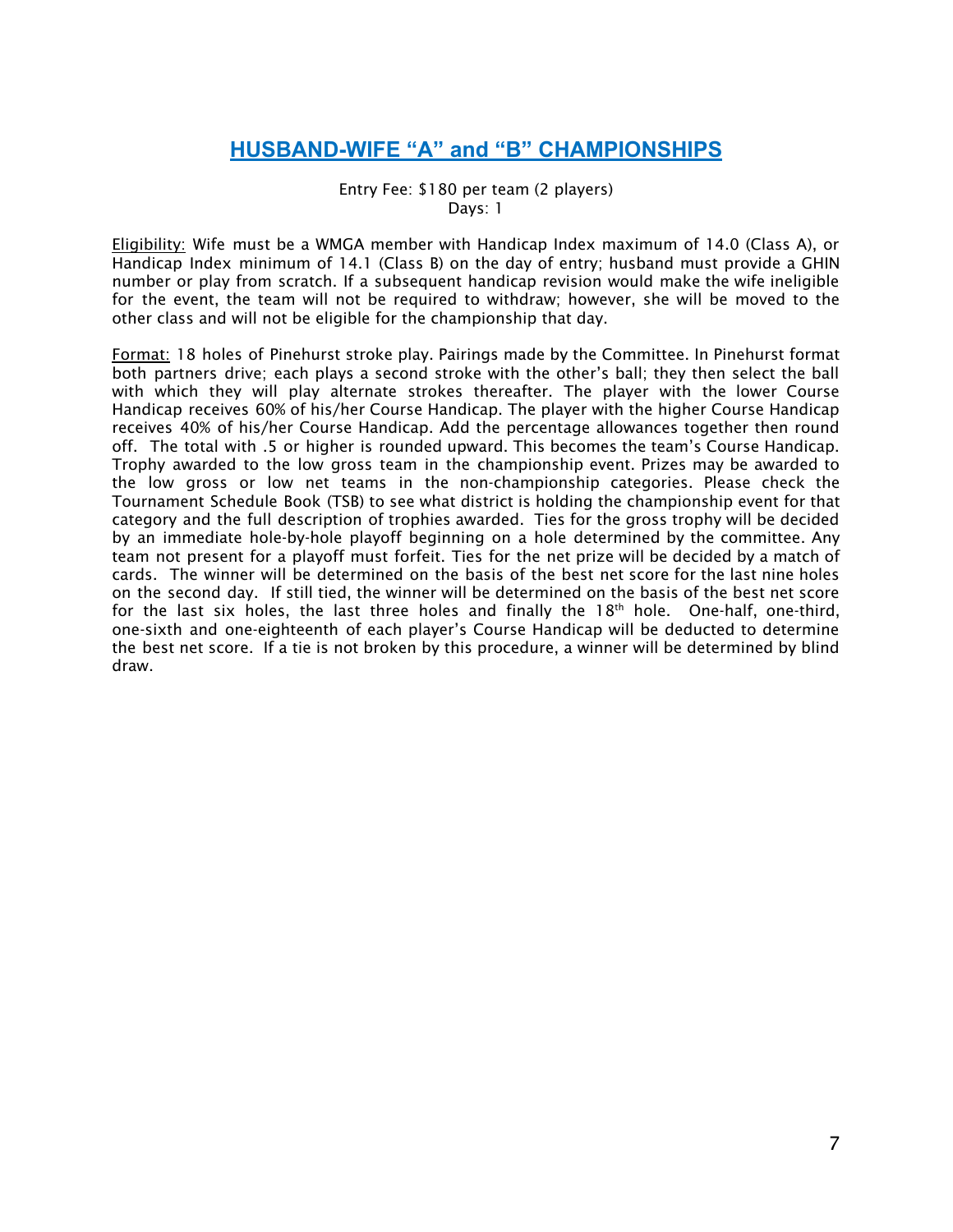#### <span id="page-8-2"></span><span id="page-8-1"></span><span id="page-8-0"></span>**MOTHER-SON MOTHER-DAUGHTER FATHER-DAUGHTER CHAMPIONSHIPS SISTER-BROTHER SISTER-SISTER CHAMPIONSHIPS GRANDPARENT-GRANDCHILD TOURNAMENT**

#### Entry Fee: \$180 per team (2 players) Days: 1

Eligibility: One member of the team must be a WMGA member. The non-member must provide a GHIN number or play from scratch. A parent may play with only one child in a tournament. A sister may play with only one sibling in a tournament. Stepchildren are eligible to participate; in-laws are eligible to participate.

Format: 18 holes of Pinehurst stroke play. Pairings made by the Committee. In Pinehurst format both partners drive; each plays a second stroke with the other's ball; they then select the ball with which they will play alternate strokes thereafter. The player with the lower Course Handicap receives 60% of his/her Course Handicap. The player with the higher Course Handicap receives 40% of his/her Course Handicap. Add the percentage allowances together then round off. The total with .5 or higher is rounded upward. This becomes the team's Course Handicap. Trophy awarded to the low gross team in the championship event. Prizes may be awarded to the low gross or low net teams in the non-championship categories. Please check the Tournament Schedule Book (TSB) to see what district is holding the championship event for that category and the full description of trophies awarded. Ties for the gross trophy will be decided by an immediate hole-by-hole playoff beginning on a hole decided by the committee. Any team not present for a playoff must forfeit. Ties for the net prize will be decided by a match of cards. The winner will be determined on the basis of the best net score for the last nine holes. If still tied, the winner will be determined on the basis of the best net score for the last six holes, the last three holes and finally the 18<sup>th</sup> hole. One-half, one-third, one-sixth and one-eighteenth of each player's Course Handicap will be deducted to determine the best net score. If a tie is not broken by this procedure, a winner will be determined by blind draw.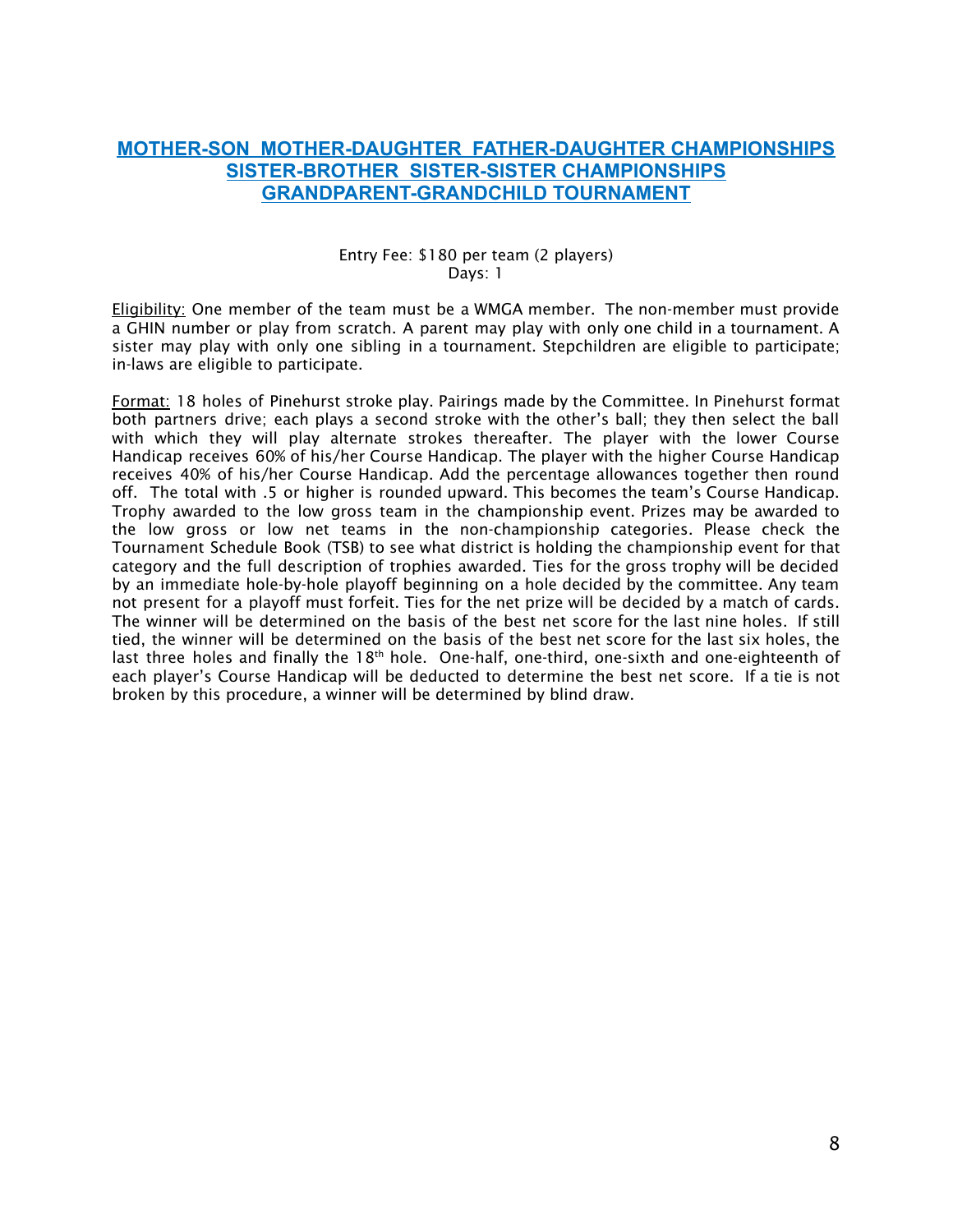### **BETTER BALL "A" CHAMPIONSHIP**

Entry Fee: \$180 per team (2 players) Days: 1

<span id="page-9-0"></span>**Eligibility:** Each team member must have a Handicap Index maximum of 14.0 on the day of entry. If a subsequent handicap revision makes a team member ineligible for the event, the team will not be required to withdraw; however, the player will be required to use the maximum allowable Index of 14.0.

Format: One round of 18 holes of four-ball stroke play. Use 85% of each player's Course Handicap, taking the strokes as they fall on the scorecard. Pairings made by the Committee. Trophies awarded to the members of the low gross team. Ties for the trophies will be decided by an immediate hole-by-hole playoff beginning on a hole decided by the committee. Any team not present for the playoff must forfeit the playoff. Ties for the low net team prize will be decided by a match of cards. The winner will be determined on the basis of the best net score for the last nine holes. If still tied, the winner will be determined on the basis of the best net score for the last six holes, the last three holes and finally the  $18<sup>th</sup>$  hole. One-half, one-third, one-sixth and one-eighteenth of each player's Course Handicap will be deducted to determine the best net score as applicable. If a tie is not broken by this procedure, a winner will be determined by blind draw.

#### **BETTER BALL "B" CHAMPIONSHIP**

#### Entry Fee: \$180 per team (2 players) Days: 1

<span id="page-9-1"></span>**Eligibility:** Each team member must have a Handicap Index of minimum of 14.1on the day entries close. If a subsequent handicap revision makes a team member ineligible for the event, the team will not be required to withdraw; however, she will be required to use the maximum allowable Index or her current Index whichever is lower. If the player's Index is lower than the minimum allowed for entry, she will not be eligible for a gross prize.

Format: One round of 18 holes of four-ball stroke play. Use 85% of each player's Course Handicap, taking the strokes as they fall on the scorecard. Pairings made by the Committee. Trophies awarded to the members of the low gross team; prizes awarded to the members of the low net team. Ties for the gross trophy will be decided by an immediate hole-by-hole playoff beginning on a hole decided by the committee. Any team not present for a playoff must forfeit the playoff. Ties for the net prize will be decided by a match of cards. The winner will be determined on the basis of the best net score for the last nine holes. If still tied, the winner will be determined on the basis of the best net score for the last six holes, the last three holes and finally the 18<sup>th</sup> hole. One-half, one-third, one-sixth and one-eighteenth of each player's Course Handicap will be deducted to determine the best net score. If a tie is not broken by this procedure, a winner will be determined by blind draw.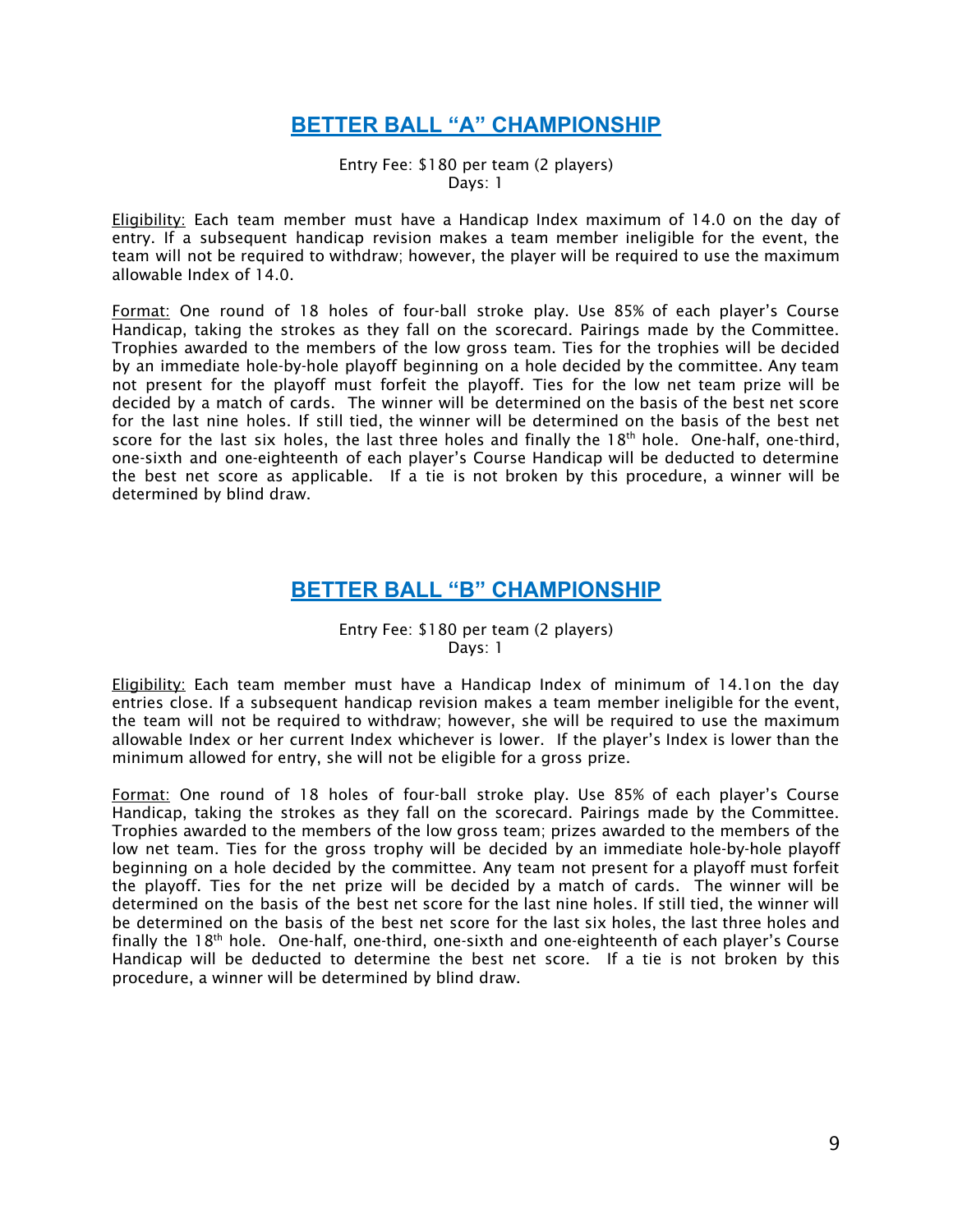## **JOHN B. MACKIE MEMORIAL – FOURSOME**

Entry Fee: \$180 per team (2 players) Days: 1

<span id="page-10-0"></span>Eligibility: An entry is submitted for a team of two "A" players with a Handicap Index maximum of 14.0 or two "B" players with a Handicap Index minimum of 14.1 or a combination of one "A" player and one "B" player.

Format: 18 holes of foursomes stroke play. Use 50% of combined Course Handicaps. Pairings made by the Committee. Trophies awarded to the members of the low gross team; prizes awarded to the members of the low net team. Ties for the gross trophy will be decided by an immediate hole-by-hole playoff beginning on a hole decided by the committee. Any team not present for a playoff must forfeit the playoff. Ties for the net prize will be decided by a match of cards. The winner will be determined on the basis of the best net score for the last nine holes. If still tied, the winner will be determined on the basis of the best net score for the last six holes, the last three holes and finally the  $18<sup>th</sup>$  hole. One-half, one-third, one-sixth and one-eighteenth of each player's Course Handicap will be deducted to determine the best net score. If a tie is not broken by this procedure, a winner will be determined by blind draw.

### **SIS CHOATE PINEHURST TOURNAMENT**

Entry Fee: \$180 per team (2 players) Days: 1

<span id="page-10-1"></span>Eligibility: An entry is submitted for a team of two "A" players with a Handicap Index maximum of 14.0 or two "B" players with a Handicap Index minimum of 14.1, or a combination of one "A" player and one "B" player.

Format: 18 holes of Pinehurst stroke play. Pairings made by the Committee. In Pinehurst format both partners drive; each plays a second stroke with the other's ball; they then select the ball with which they will play alternate strokes thereafter. The player with the lower Course Handicap receives 60% of her Course Handicap. The player with the higher Course Handicap receives 40% of her Course Handicap. Add the percentage allowances together then round off. The total with .5 or higher is rounded upward. This becomes the team's Course Handicap. Trophies awarded to the members of the low gross team; prizes and or trophies awarded to the members of the low net team. Ties for the gross trophy will be decided by an immediate hole-by-hole playoff beginning on a hole decided by the committee. Any team not present for a playoff must forfeit the playoff. Ties for the net prize will be decided by a match of cards. The winner will be determined on the basis of the best net score for the last nine holes on the second day. If still tied, the winner will be determined on the basis of the best net score for the last six holes, the last three holes and finally the  $18<sup>th</sup>$  hole. One-half, one-third, one-sixth and one-eighteenth of each player's Course Handicap will be deducted to determine the best net score. If a tie is not broken by this procedure, a winner will be determined by blind draw.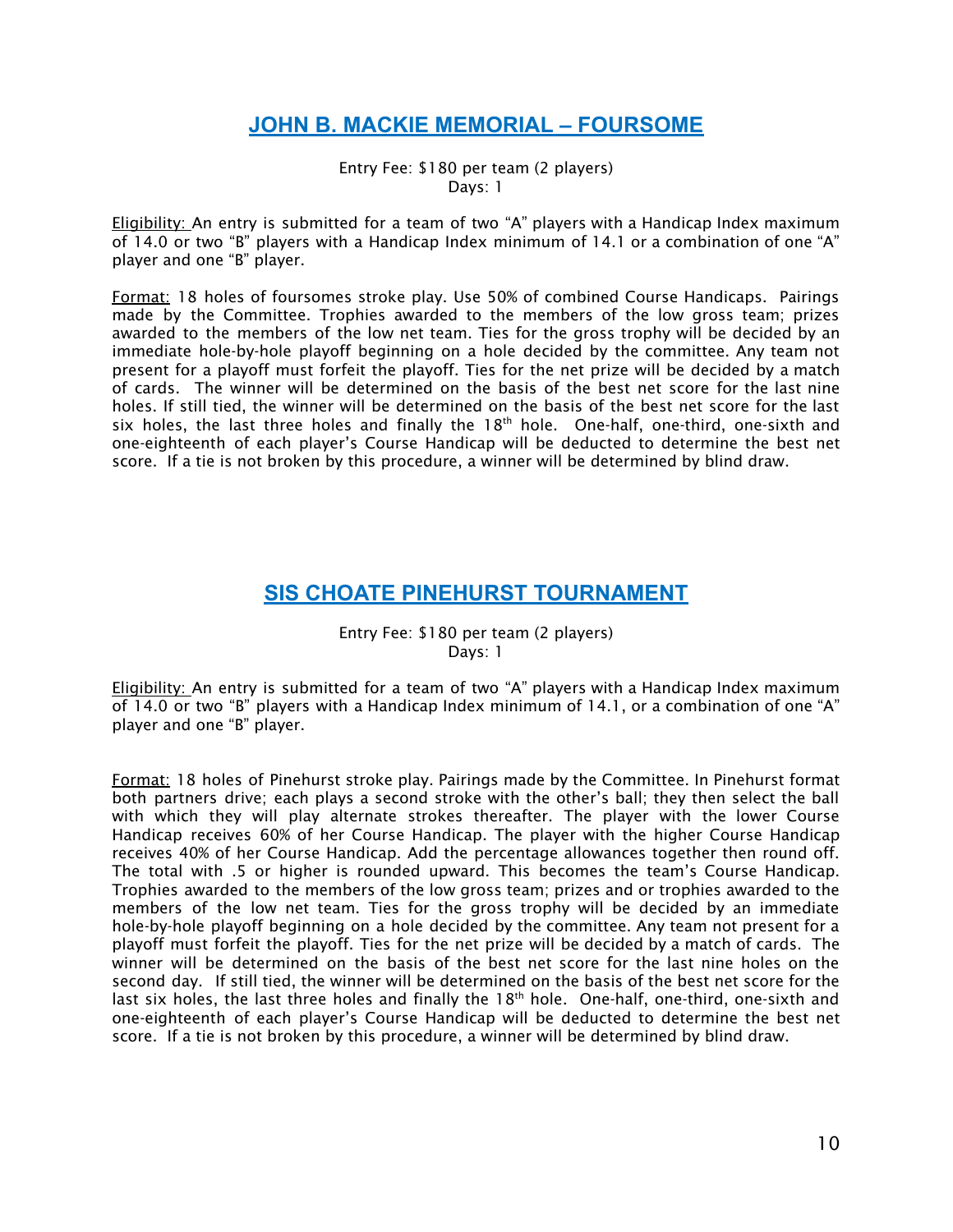## **BLUE AND WHITE CUP**

Entry Fee: \$350 per player (approx.) Days: 2

<span id="page-11-0"></span>Eligibility: An entry is submitted by a single "A" player with a Handicap Index of maximum of 14.0 or a single "B" player with a Handicap Index minimum of 14.1. Register as an individual. Teams set by Committee.

Format: Two-day 36-hole Match Play competition. The first nine will be Better Ball (Four-Ball). The second nine will be Scramble. The third nine will be Pinehurst. The fourth nine will be Singles matches. Every match is worth one point. A tie will result in 1⁄2 point per team. At the conclusion of each nine, scorecard must be returned with the match's result circled (only one scorecard per match must be turned in). If the Blue and White Teams are tied at the conclusion of 36 holes of play, the final result of the Cup will be tied.

### <span id="page-11-1"></span>**MAUREEN ORCUTT TROPHY TOURNAMENT**

Entry Fee: \$70 per player/36 holes \$25 per player/9 holes Days: 18 Holers - 2 9 Holers -1

Eligibility: Open to any girl who has not reached her 19<sup>th</sup> birthday by midnight of the last day of the competition who is a resident of the New York metropolitan area. A girl, without a USGA Handicap Index, may choose to play in the 9-Hole Event instead of the Trophy Tournament. Each player may carry her own clubs or use a pull cart, provided the host club has no objection. If the host club does not allow pull carts, then the player is required to carry her own clubs. In the case of extraordinary circumstances, the player may request, in writing at least two weeks before the tournament, an exception to be made to this rule. Caddies are not permitted.

Trophy Tournament Format: Aggregate of two rounds of 18 holes (36 total). Full Course Handicap. Pairings made by the Committee. Second day starting times will be determined by first day results. Trophy awarded to the low gross winner. Ties for the trophy will be decided by a hole-by-hole playoff beginning on a hole determined by the committee. Any player not present for the playoff must forfeit the playoff. Ties for 2<sup>nd</sup> and 3<sup>rd</sup> gross and 1<sup>st</sup>, 2<sup>nd</sup> and 3<sup>rd</sup> net prizes will be decided by a match of cards. The winners will be determined on the basis of the best score, gross or net as applicable, for the last nine holes. If still tied, the winner will be determined on the basis of the best score, gross or net as applicable, for the last six holes, the last three holes and finally the  $18<sup>th</sup>$  hole. For net prizes, one-half, one-third, one-sixth and one-eighteenth of each player's Course Handicap will be deducted to determine the best net score. If a tie is not broken by this procedure, a winner will be determined by blind draw.

9-Hole Event Format: 9 holes of stroke play. Pairings made by the Committee. Prizes awarded for the low gross winner and runner up only. Ties for these prizes will be decided by matching cards. The winner will be determined on the basis of the gross best score for the last six holes played, the last three holes and finally the last hole. If a tie is not broken by this procedure, a winner will be determined by blind draw.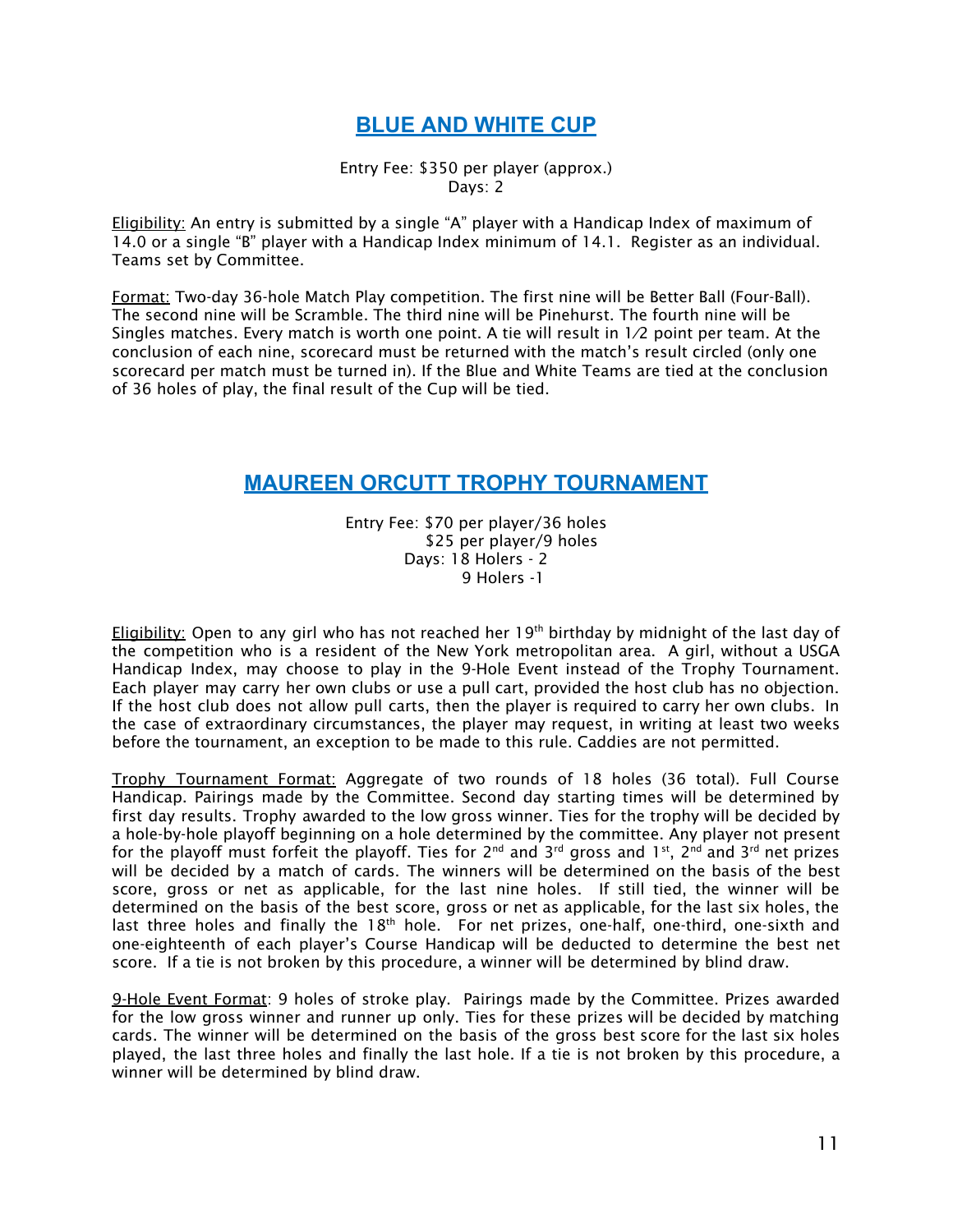## **JUNIOR GIRLS' OPEN CHAMPIONSHIP**

Entry Fee: \$35 per player/18 holes \$25 per player/9 holes Days: 1

<span id="page-12-0"></span><u>Eligibility:</u> Open to any girl who has not reached her 19<sup>th</sup> birthday by midnight of the day of the competition who is a resident of the New York metropolitan area. A girl, without a USGA Handicap Index, may choose to play in the 9-Hole Event instead of the Trophy Tournament. Each player may carry her own clubs or use a pull cart, provided the host club has no objection. If the host club does not allow pull carts, then the player is required to carry her own clubs. In the case of extraordinary circumstances, the player may request, in writing at least two weeks before the tournament, an exception to be made to this rule. Caddies are not permitted.

Trophy Tournament Format: 18 holes of stroke play. Full Course Handicap. Pairings made by the Committee. Trophy awarded to the low gross winner and the low net winner. A tie for the low gross trophy will be decided by a hole-by-hole playoff beginning on a hole determined by the committee. Any player not present for the playoff must forfeit the playoff. Ties for 2<sup>nd</sup> and  $3^{rd}$  gross and 1<sup>st</sup>, 2<sup>nd</sup> and 3<sup>rd</sup> net prizes will be decided by a match of cards. The winner will be determined on the basis of the best score, gross or net as applicable, for the last nine holes. If still tied, the winner will be determined on the basis of the best score, gross or net as applicable, for the last six holes, the last three holes and finally the last hole. For net prizes, one-half, one-third, one-sixth and one-eighteenth of each player's Course Handicap will be deducted to determine the best net score. If a tie is not broken by this procedure, a winner will be determined by blind draw.

9-Hole Event Format: 9 holes of stroke play. Pairings made by the Committee. Prizes awarded for the low gross winner and runner up only. Ties for these prizes will be decided by matching cards. The winner will be determined on the basis of the gross best score for the last six holes played, the last three holes and finally the last hole. If a tie is not broken by this procedure, a winner will be determined by blind draw.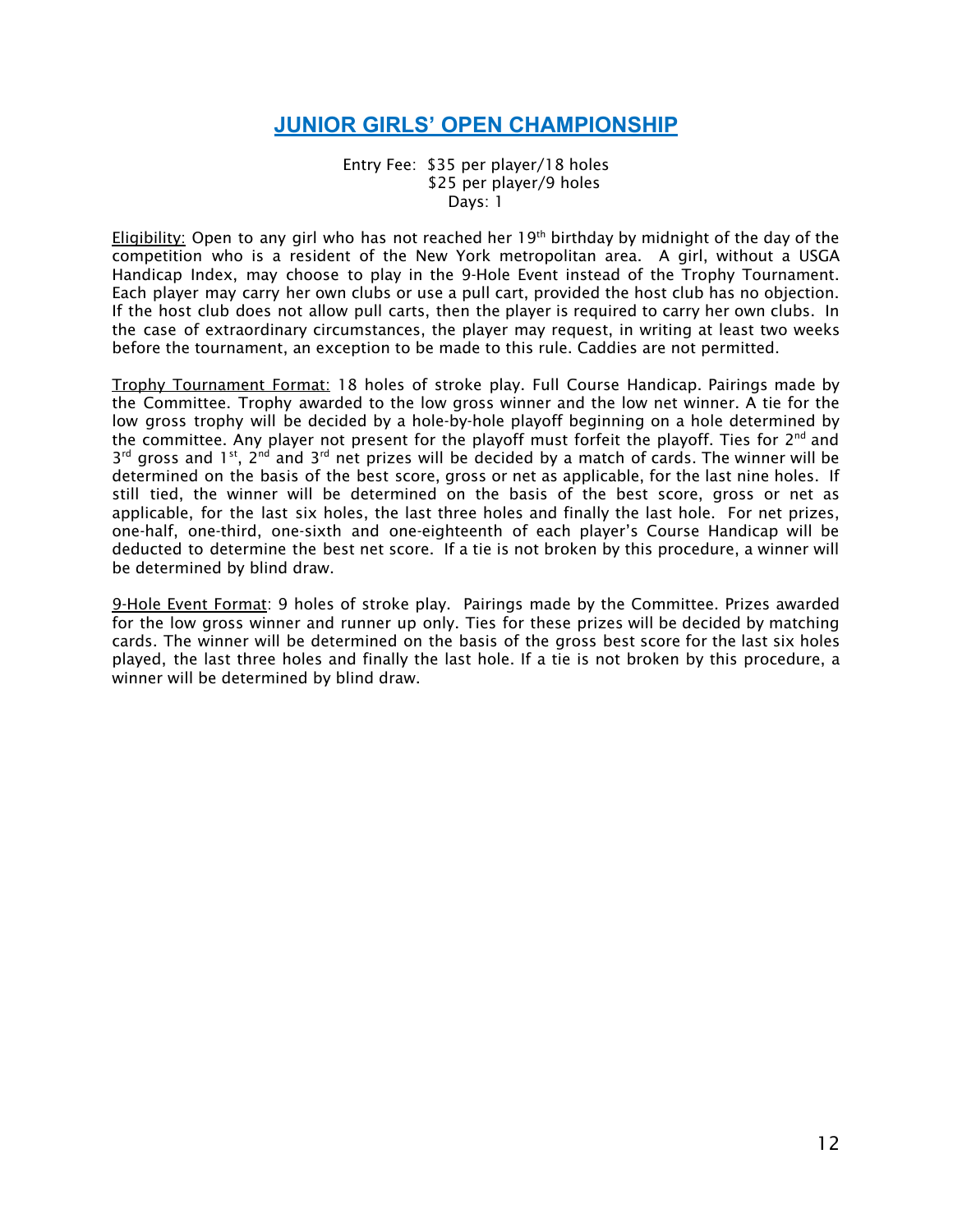## **BETTER BALL A/B TOURNAMENT**

#### Entry Fee: \$180 per team (2 players) Days: 1

<span id="page-13-0"></span>**Eligibility:** An entry is submitted for a team of two. One player must be an "A" player with a Handicap Index maximum of 14.0 (Class A) and one player must be a "B" player with a Handicap Index minimum of 14.1 (Class B).

When a competitor's handicap changes from "A" to "B" or "B" to "A" one week prior to the day of play, she may play but with the following conditions:

If an "A" player becomes a "B" player, her Index will be considered 14.0 for net purposes. For gross purposes, there will be no change.

If a "B" player becomes an "A" player, there will be no change for net purposes. However, for gross purposes, the team is ineligible.

or

The player whose handicap changed may be replaced by an eligible player.

Format: 18-holes of better ball of the A/B team stroke play. Each player receives 85% of her Course Handicap, taking the strokes as they fall on the card. Only the player's score that counts as the gross or net score for the team for each hole needs to be recorded on the official score card. Certificates are awarded to the members of the low gross and net teams. Ties will be decided by a match of cards. The winner of each will be determined on the basis of the best team score, gross or net as applicable, for the last nine holes of the day. If still tied, the winner will be determined on the basis of the best team score, gross or net as applicable, for the last six holes, last three holes and finally the  $18<sup>th</sup>$  hole. One-half, one-third, one-sixth and one-eighteenth of each player's Course Handicap will be deducted to determine the best net score. If this procedure does not break the tie, the winner will be determined by blind draw.

### **BEST BALL OF FOUR – CLUB TOURNAMENT**

Entry Fee: \$360 per team (4 players) (One Team Per Club) Days: 1

<span id="page-13-1"></span>Eligibility: An entry is submitted for a team of four from the same member club. The team of four may be comprised of a combination of "A" players with a Handicap Index maximum of 14.0 and/or "B" players with a Handicap Index minimum of 14.1.

Format: 18-holes of best-ball-of-four stroke play. Each player receives 75% of her Course Handicap, taking the strokes as they fall on the card. Only the player's score that counts as the gross or net score for the team for each hole needs to be recorded on the official score card. Certificates are awarded to the members of the low gross and net teams. Ties will be decided by a match of cards. The winner of each will be determined on the basis of the best team score, gross or net as applicable, for the last nine holes of the day. If still tied, the winner will be determined on the basis of the best team score, gross or net as applicable, for the last six holes, last three holes and finally the 18<sup>th</sup> hole. One-half, one-third, one-sixth and one-eighteenth of each player's Course Handicap will be deducted to determine the best net score. If this procedure does not break the tie, the winner will be determined by blind draw.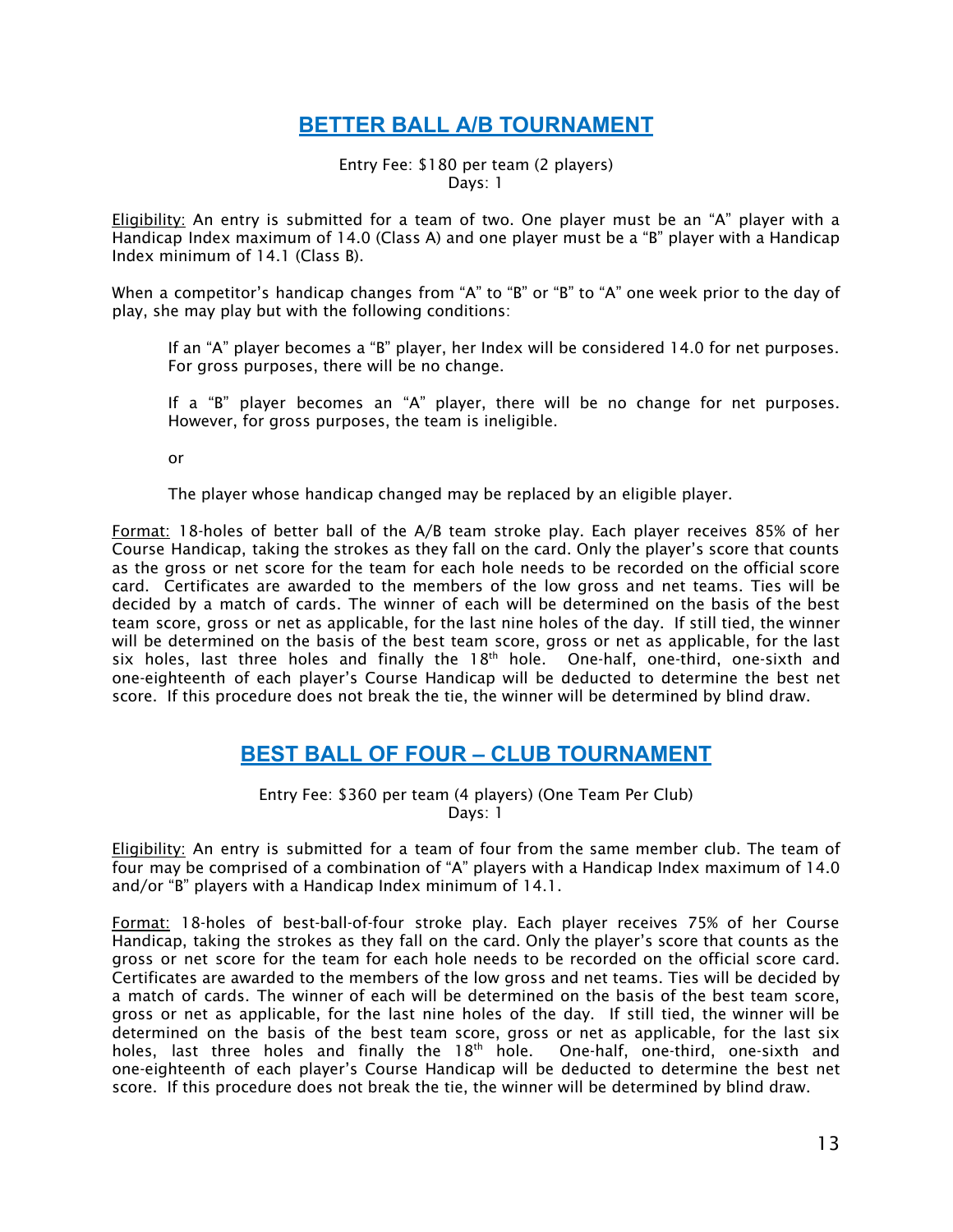## <span id="page-14-0"></span>**BEST BALL OF FOUR – DREAM TEAM TOURNAMENT**

Entry Fee: \$360 per team (4 players) Days: 1

Eligibility: An entry is submitted for a team of four WMGA members. The team of four may be comprised of any combination of "A" players with a Handicap Index maximum of 14.0 and/or "B" players with a Handicap Index minimum of 14.1 from any member club and/or Independent members.

Format: 18-holes of best-ball-of-four stroke play. Each player receives 75% of her Course Handicap, taking the strokes as they fall on the card. Only the player's score that counts as the gross or net score for the team for each hole needs to be recorded on the official score card. Certificates are awarded to the members of the low gross and net teams. Ties will be decided by a match of cards. The winner of each will be determined on the basis of the best team score, gross or net as applicable, for the last nine holes of the day. If still tied, the winner will be determined on the basis of the best team score, gross or net as applicable, for the last six holes, last three holes and finally the 18<sup>th</sup> hole. One-half, one-third, one-sixth and one-eighteenth of each player's Course Handicap will be deducted to determine the best net score. If this procedure does not break the tie, the winner will be determined by blind draw.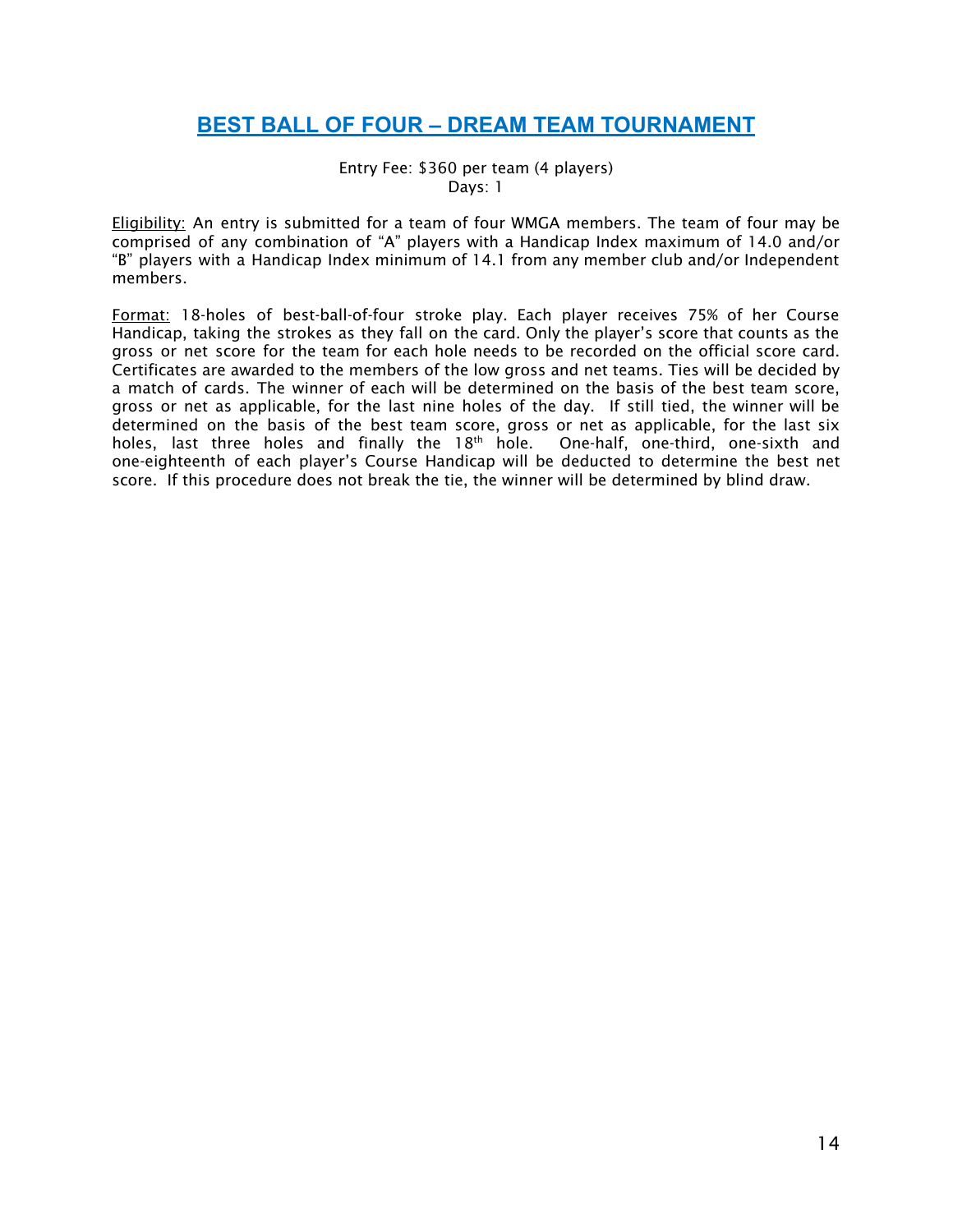## **INTERDISTRICT TEAM MATCH PLAYOFF**

Invitational Days: 1

<span id="page-15-0"></span>Eligibility: Series 1 winner of the three districts of Interclub Team Matches. Three teams of five players each. The team's first five listed players must have competed in at least two of the current season's regular matches. All other listed players are eligible, even if they have not played in any regular matches. Player order is based on low to high handicap order.

Format: 18 holes of three ball match play competition on a neutral course. The neutral course will be chosen from the three districts on a rotating basis. In the case of a tie for First Place, the teams who are tied will have a sudden death playoff. A starting time for the playoff will be designated by the Team Match Chair. Each position will play one hole. If a team is ahead after the first hole, it is deemed to be the winner. If the teams are still tied, play will be continued by the entire team, one hole at a time, until the tie is broken.

### **GOLF ILLUSTRATED**

#### Invitational Days: 1

<span id="page-15-1"></span>**Eligibility:** WMGA members with a USGA Handicap Index maximum of 14.0 and selected by the district Team Captain from within their districts. Team Captain is selected by the Teams Competition Chair and approved by the WMGA Board of Directors for a three year term. The team consists of ten (10) players, which can be one Independent Member, one Junior Independent member and no more than two players from any one member club. Player order is at the discretion of the Team Captain.

<span id="page-15-2"></span>Format: 18 holes of three ball match play competition with Nassau scoring at a course chosen from the three districts on a rotating basis. In the case of a tie, the tied teams will be declared co-winners and share the trophy.

### **MYRA D. PATERSON**

#### Invitational Days: 1

Eligibility: WMGA members with a USGA Handicap Index minimum of 14.1 and selected by the district Team Captain from within their districts. Team Captain is selected by the Teams Competition Chair and approved by the WMGA Board of Directors for a three year term. The team consists of ten (10) players, which could be one Independent Member, one Junior Independent member and no more than two players from any one member club. Player order is at the discretion of the Team Captain. A player whose handicap who does not meet the standards two week prior will be ineligible to play with no exceptions.

**Format:** 18 holes of three ball match play competition with Nassau scoring at a course chosen from the three districts on a rotating basis. In the case of a tie, the tied teams will be declared co-winners and share the trophy.